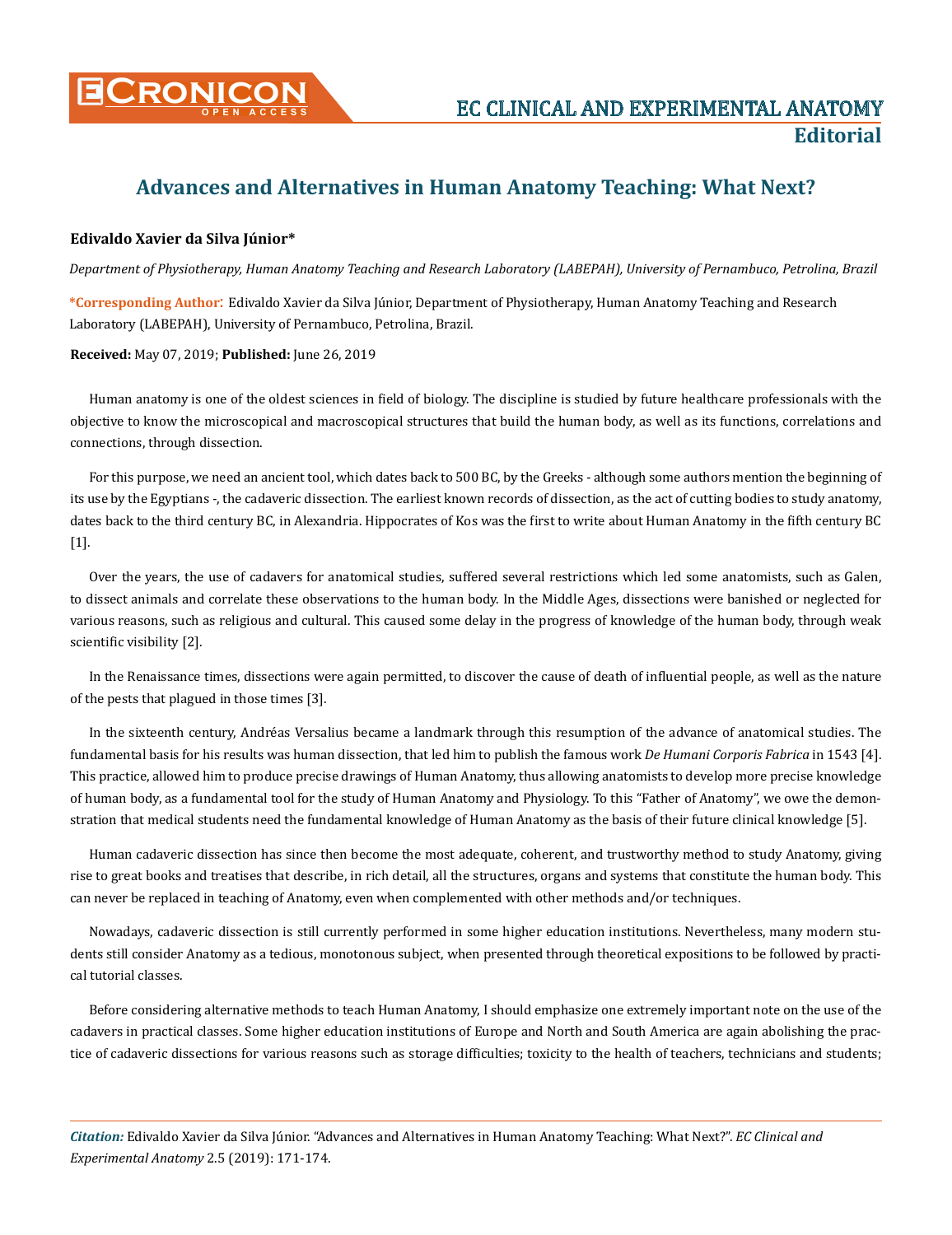reduction of teaching hours for Human Anatomy discipline; and the development of more modern teaching tools, through technology and interactive media. I believe that these should not be neglected, but must be associated with cadaveric dissection, as a complement. This, and only this, will allow health students to differentiate normal from abnormal in the human body, or what is variable or constant.

Throughout the world, Anatomists are considering to transform this monotony into something more attractive, less memorized and more meaningful, through the use of methods that can complement and corroborate the use of the cadaveric dissection in Human Anatomy Laboratories.

Worldwide, Anatomy Laboratories have been experimenting with alternative methods that allow more attractive practical application. Great success has been achieved through the use of some methodologies to complement the study of cadaveric dissection, such as experimentation; games; multimedia technology; virtual laboratories; 3D virtual tables; imaging tests; theater plays; online courses with use of laboratory; practical training exercises; drawing production; social networks; preparation of teaching materials by students; synthetic anatomical models, as well as those produced by students themselves; functional models; and the use of practical classes scripts.

One of the main factors that compromise the use of cadavers in practical classes is the choice of toxic embalming methods. Formaldehyde is the oldest and most effective and still the most widely used method of embalming. Its properties allow the preservation of macroscopic and microscopic features of tissues. It bears disinfectant properties against cadaveric bacteria and most fungi. It is composed of methanol, resins and heavy metals, such as lead and cadmium. It has been proven to have toxicity and a high carcinogenic potential, according to the International Agency for Research on Cancer [6]. It irritates the respiratory, gastrointestinal and ocular mucous membranes and it can cause cardiopulmonary changes [7]. In addition, it darkens and dehydrates tissues, promotes stiffness, coagulates blood very quickly, contracts capillaries, low resistance and texture, limits surgical planes, making it difficult to identify small structures. Because of its strong odor [8] and high power of environmental contamination many labs are considering to ban the use of formaldehyde despite the obvious cost benefit. Many institutions have stopped using cadavers in Anatomy teaching, substituting cadaveric dissection by the use of synthetic models or 3D digital desks.

Currently, anatomists are thriving to find new methods to allow the use of cadavers in practical classes and research. However, in the meantime, there has been a significant decrease in the legal acquisition of human cadavers, in several parts of the world, leading some institutions to develop Body Donation Programs in Life. Several of these programs have been quite successful in international terms, such as professor Andrea Oxley's program at the Federal University of Rio Grande do Sul, Brazil [9,10]; or the Bodies donation program in North American universities, which operate according to laws of each State [10]; and the Body Donation program of NOVA Medical School of the New University of Lisbon, Portugal [2,12,13].

Modern embalming methods are under development to permit longer times of preservation for more updated and viable teaching and research in human anatomy and surgical techniques training. The Walter Thiel embalming technique [14], also known as the Gratz Embalming protocol is currently the most widely known and used in various higher education institutions worldwide. This method preserves the quality and flexibility of the embalmed cadaveric material. It keeps disinfectant properties and has no odor [14]. After death, the bodies are perfused with a solution of water, glycol, various salts, formaldehyde, chlorocresol and morpholine (the last three, in small quantities), after which they are immersed in the same solution for a period of two to three months. After this period, the cadaver may remain immersed in this solution, or wrapped in plastic bags with no necessity of refrigeration or vacuum storage for later use by students and health professionals. In addition, this method allows the injection of dyes, such as colored silica into the vessels, thus adding more realism to classes and surgical training [15].

In 1998, Coleman and Kogan [16] also developed a new different embalming solution to preserve corpses. It is composed of saturated sodium chloride isopropyl alcohol, glycerol, phenol, a small concentration of formaldehyde, and water [16]. This achieved excellent tissue preservation for 12 to 15 months, with preservation of natural color, flexibility and structure of the cadaver material [17]. It is an inex-

*Citation:* Edivaldo Xavier da Silva Júnior. "Advances and Alternatives in Human Anatomy Teaching: What Next?". *EC Clinical and Experimental Anatomy* 2.5 (2019): 171-174.

172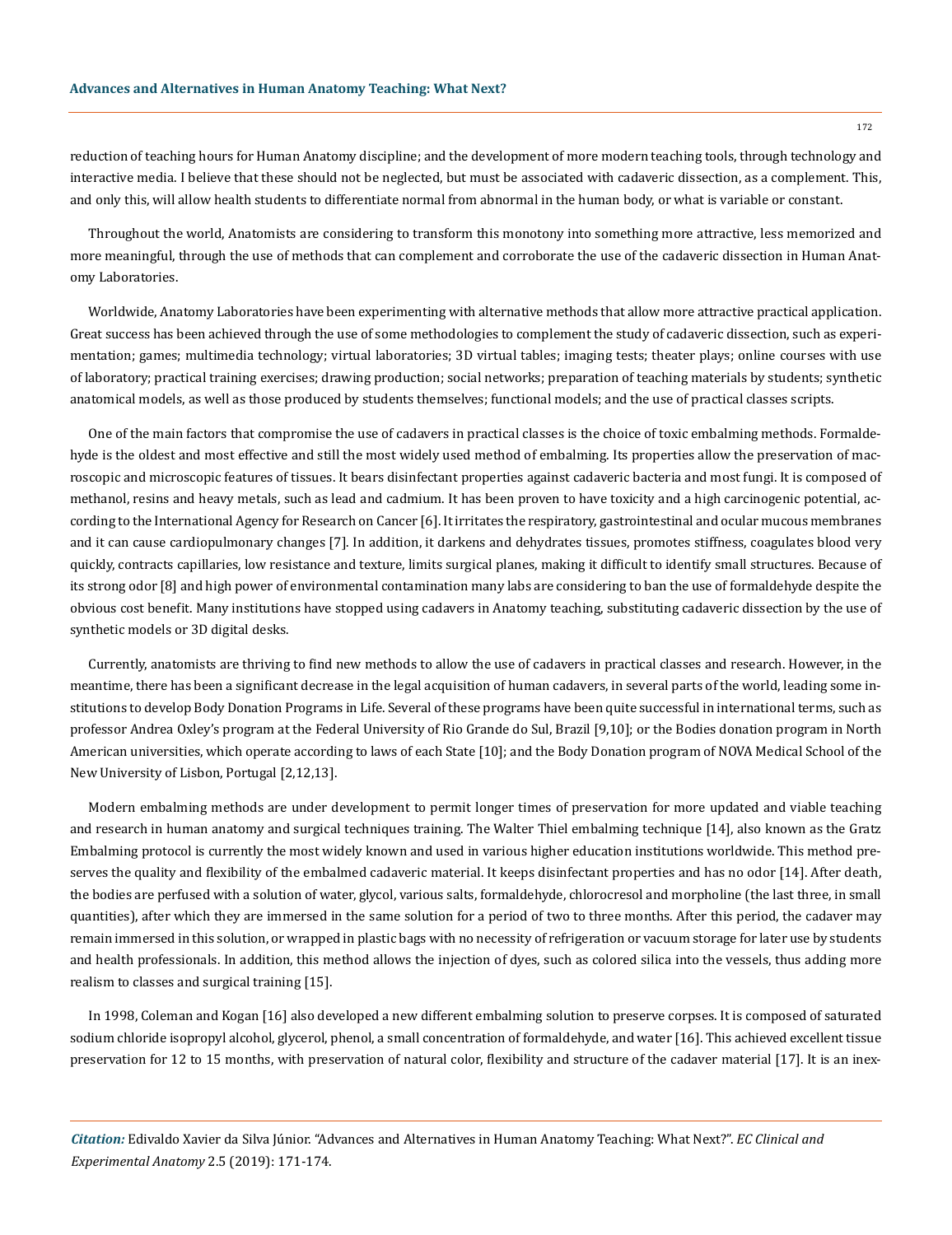pensive and logistically simple method, which preserves the body at room temperature [17], thus allowing its use for teaching, research and surgical training.

Nowadays, the embalming method of excellence for dissections, which preserves texture, color and flexibility, while keeping the disinfectant properties against the cadaveric decomposition process, is proposed by João Erse Goyri O'Neill [12] and collaborators of the Nova Medical School of the New University of Lisbon in Portugal. Their method is referred by Brenner's [8] and Balta's., *et al.* [18] studies in their respective review of the literature, as the most modern and efficient technique in cadaveric preservation. This method uses a mixture of aliphatic alcohols, diethylene glycol and monoethylene glycol to produce a transparent, practically odorless, colorless liquid that is denser than water. They observe that the use of this mixture delayed the process of decomposition, and it only requires refrigeration of body at low temperatures, without submersion. Some of their embalmed specimens have surpassed five years of good quality conservation. This method has promoted good results in several human anatomical studies and PhD Research thesis in this educational institution with publications in magazines of great international scientific relevance, such as Casal [19], Ribeiro., *et al.* [2] or Bettencourt-Pires [13], as well as more than ten successful international Surgical Training and Postgraduation courses in Europe since 2009 [20].

We must remark the extraordinary advances and progress in the field of Human Anatomy studies since the implementation of these new embalming methods and Cadaveric Donation Programs. As for those institutions that do not have easy access to human cadaveric material, working with alternative methods is nowadays the way to solve the problem of teaching Anatomy in the absence of cadaveric material for practical classes. The credible best alternative for such institutions is to start, as soon as possible, a fully legalized Program for Bodies donation in life, and to develop research for the best embalming, lasting and effective methods to keep and conserve longer conditioned collections of embalmed cadaveric material to be used for teaching, research and surgical training. As of today, even six years after its publication, the most effective embalming technique remains that by Goyri-O'Neill's., *et al.* [12], when compared with those of other anatomists of this and other centuries, I should conclude with a note of emphasis for the irrefutable fact that, even with the technological advances to development modern alternative methods of teaching Human Anatomy, the corpse can never and should never be replaced.

## **Bibliography**

- 1. [Miyazaki RS. "A ciência da carne: a linguagem gráfica da Anatomia Humana". Monografia de Conclusão de Curso de Graduação em](https://repositorio.unesp.br/handle/11449/120006) [Artes Visuais - Universidade Estadual Paulista "Júlio de Mesquita Filho" \(UNESP\), São Paulo \(2013\): 1-67.](https://repositorio.unesp.br/handle/11449/120006)
- 2. Ribeiro FS., *et al*[. "Repensar a Ciatalgia Perante Variação Anatómica Bilateral do Nervo Isquiático, com Origem Baixa e Divisão Alta:](https://pdfs.semanticscholar.org/cabd/56db61d76006b20a9d540acc193706c963eb.pdf) [Importância Histórica, Anatómica e Clínica".](https://pdfs.semanticscholar.org/cabd/56db61d76006b20a9d540acc193706c963eb.pdf) *Acta Médica Portuguesa* 31.10 (2018): 568-575.
- 3. Araújo Júnior JP., *et al*[. "Desafio anatômico: uma metodologia capaz de auxiliar no aprendizado de anatomia humana".](http://www.revistas.usp.br/rmrp/article/view/80100/83980) *Medicina* 47.01 [\(2014\): 62-68.](http://www.revistas.usp.br/rmrp/article/view/80100/83980)
- 4. [Silva Junior EXD. "Avaliação do uso de modelos anatômicos alternativos para o ensino-aprendizagem da anatomia humana para](https://lume.ufrgs.br/handle/10183/132326) [alunos do ensino fundamental de uma Escola Pública da cidade de Petrolina, Pe". Dissertação \(Mestrado em Educação em Ciências:](https://lume.ufrgs.br/handle/10183/132326) [Química da Vida e Saúde\). Universidade Federal do Rio Grande do Sul, Porto Alegre - RS \(2015\): 1-98.](https://lume.ufrgs.br/handle/10183/132326)
- 5. Anyanwu GE., *et al*[. "Dark age of sourcing cadavers in developing countries: a nigerian survey".](https://www.ncbi.nlm.nih.gov/pubmed/21815217) *Clinical Anatomy* 24.7 (2011): 831-836.
- 6. Smoke T and Involuntary S. "IARC monographs on the evaluation of carcinogenic risks to humans". IARC, Lyon (2004): 1-1452.
- 7. Onyeka OC., *et al*[. "Effects of Formaldehyde Inhalation on Cardiopulmonary Functions on Medical Students of College of Health Sci](https://www.ejmanager.com/mnstemps/61/61-1523041329.pdf?t=1561019616)ences, Nnamdi Azikiwe University during Dissection classes". *[American Journal of Physiology, Biochemistry and Pharmacology](https://www.ejmanager.com/mnstemps/61/61-1523041329.pdf?t=1561019616)* 7.2 [\(2018\): 86-94.](https://www.ejmanager.com/mnstemps/61/61-1523041329.pdf?t=1561019616)
- 8. [Brenner E. "Human body preservation old and new techniques".](https://www.ncbi.nlm.nih.gov/pmc/articles/PMC3931544/) *Journal of Anatomy* 224.3 (2014): 316-344.
- 9. Da Rocha AO., *et al*[. "The body donation program at the Federal University of Health Sciences of Porto Alegre: A successful experience](https://www.ncbi.nlm.nih.gov/pubmed/23184541) in Brazil". *[Anatomical Sciences Education](https://www.ncbi.nlm.nih.gov/pubmed/23184541)* 6.3 (2013): 199-204.